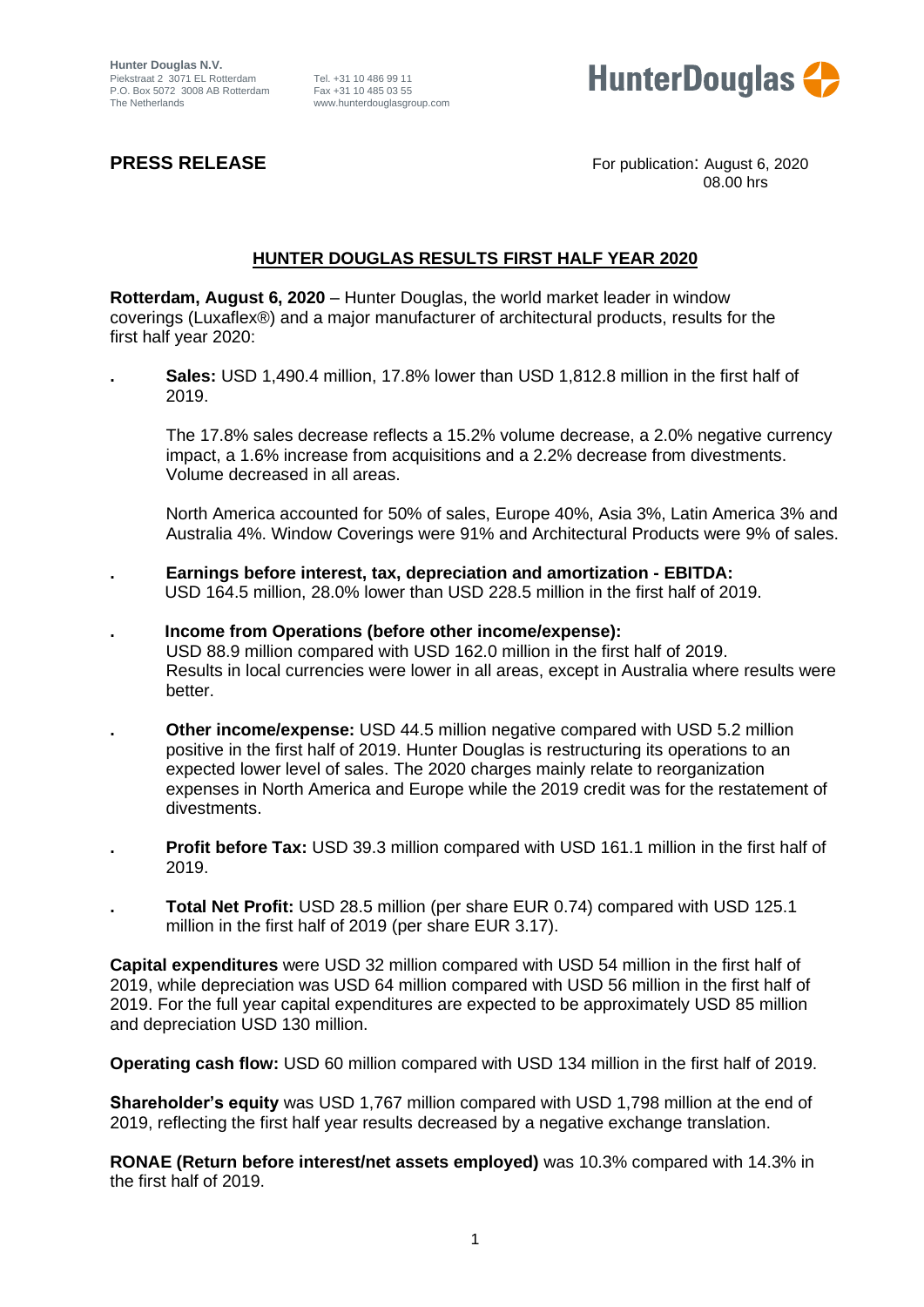

## **Q2 2020**

**Q2 Sales:** USD 688.2 million, 30.4% lower than USD 989.7 million in the same period of 2019. The decrease reflects a 26.8% volume decrease, a 2.2% negative currency impact, a 0.7% increase from acquisitions and a 2.1% decrease from divestments. Second quarter organic sales were lower in all areas, except in Australia where sales were level.

**Q2 Earnings before interest, tax, depreciation and amortization – EBITDA:** USD 76.4 million, 48.6% lower than USD 148.6 million in Q2 2019.

**Q2 Income from Operations (before other income/expense):** USD 39.3 million compared with USD 118.4 million in Q2 2019. Results in local currencies were lower in all areas, except in Australia where results were higher.

**Q2 Other income/expense:** USD 44.5 million negative compared with USD 2.3 million positive in Q2 2019. Hunter Douglas is restructuring its operations to an expected lower level of sales. The 2020 charges mainly relate to reorganization expenses in North America and Europe while the 2019 credit was for the restatement of divestments.

**Q2 Profit before Tax:** USD 9.1 million negative compared with USD 117.1 million positive in Q2 2019.

**Q2 Total Net Profit:** USD 10.1 million negative (per share EUR -0.26) compared with USD 89.1 million positive in Q2 2019 (per share EUR 2.26).

### **First half year 2020 by Region**

#### **Europe**

European sales were USD 606 million, 15% lower than USD 715 million in the same period last year. This reflects a 11% volume decrease, a 3% negative currency impact, a 4% increase from acquisitions and a 5% decrease from divestments.

### **North America**

North American sales decreased by 18% to USD 742 million. The sales decrease reflects lower volume.

### **Latin America**

Latin American sales were USD 46 million, 37% lower than USD 73 million in the same period last year. The sales decrease reflects a 21% volume decrease and a 16% negative currency impact.

### **Asia**

Asian sales decreased by 33% to USD 42 million. The lower sales reflect a volume decrease of 30% and a 3% negative currency impact.

### **Australia**

Australian sales were USD 54 million, 5% lower than USD 57 million in the same period last year. The sales decrease reflects a 5% volume decrease, a 5% negative currency impact and a 5% increase from acquisitions.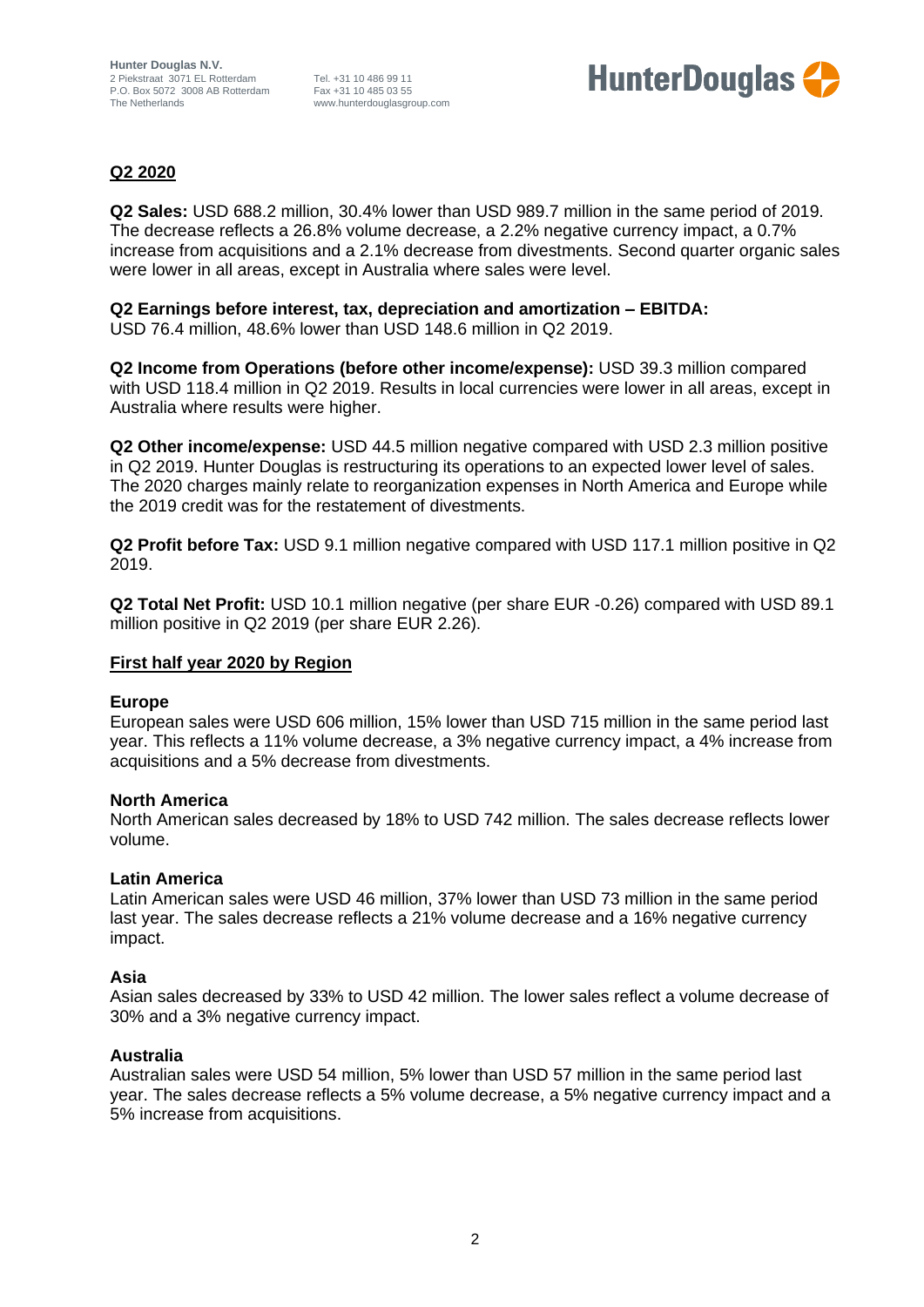

# **Outlook**

Considering the continuing COVID-19 crisis the outlook remains uncertain.

Hunter Douglas is in a strong position in terms of its brands, products, distribution and finances.

### **Profile Hunter Douglas**

Hunter Douglas is the world market leader in window coverings and a major manufacturer of architectural products. The Company has its Head Office in Rotterdam, the Netherlands, and a Management Office in Lucerne, Switzerland. The Group is comprised of 134 companies with 47 manufacturing and 87 assembly operations in more than 100 countries. Hunter Douglas employs about 22,000 people and had sales in 2019 of USD 3.7 billion.

The common shares of Hunter Douglas N.V. are traded on Amsterdam's Euronext and the Frankfurter Börse .

The consolidated first half year report, prepared in accordance with IAS 34, is available on our website www.hunterdouglasgroup.com.

### **For further information:**

Leen Reijtenbagh Chief Financial Officer Tel. +31 10 486 9582 E-mail : [l.reijtenbagh@hdnv.nl](mailto:l.reijtenbagh@hdnv.nl) Website: [www.hunterdouglasgroup.com](http://www.hunterdouglasgroup.com/)

A consolidated Statement of Income for the first half year and Q2 (Annex 1+2), Balance Sheet (Annex 3), Cash Flow Statement (Annex 4) and Sales change attribution percentages by geographic region for the first half year and Q2 (Annex 5) are attached.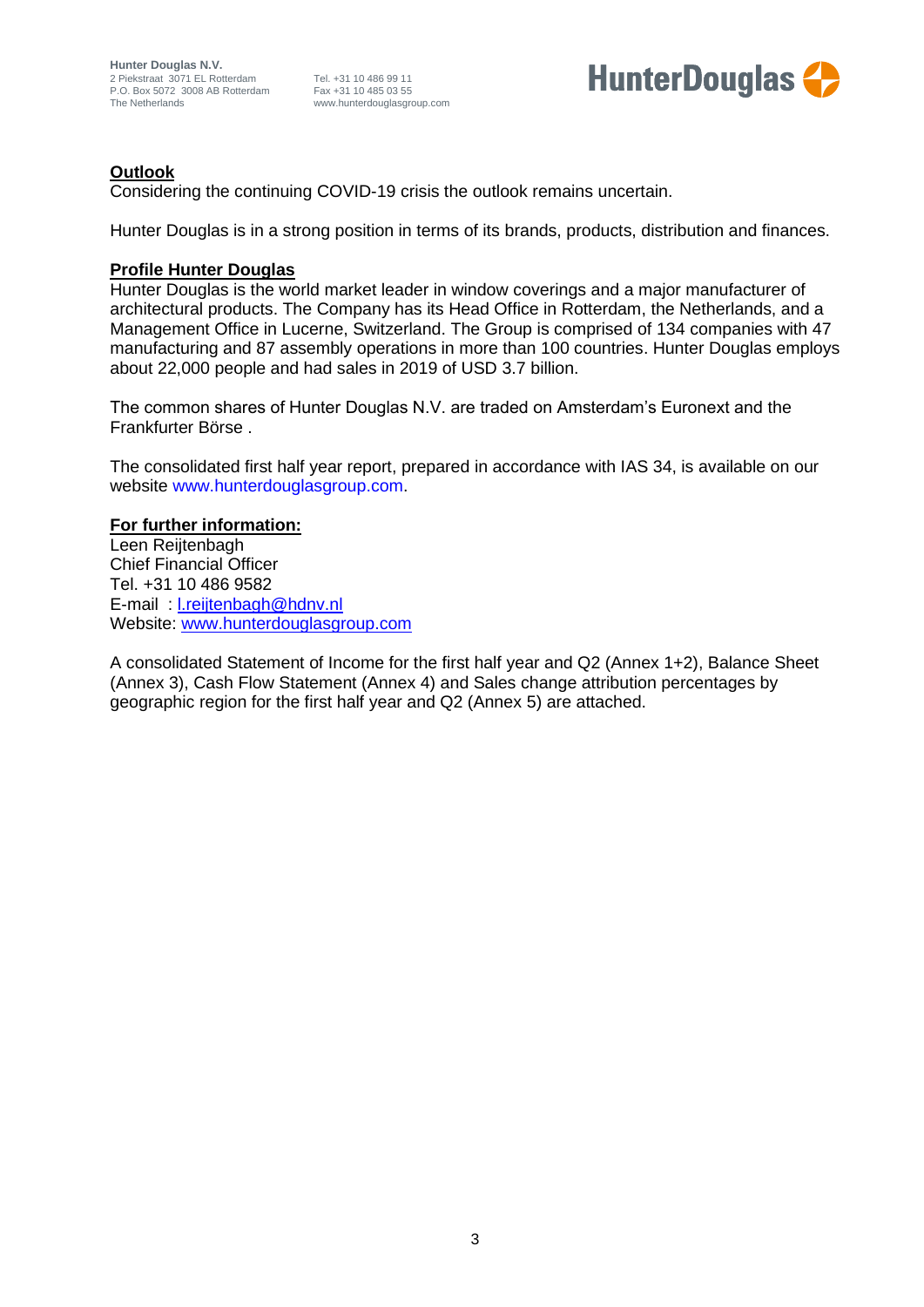

Annex 1

| <b>CONSOLIDATED STATEMENT OF INCOME</b><br>First half year ended June 30 |          |      |            |      |
|--------------------------------------------------------------------------|----------|------|------------|------|
| (amounts in USD/mln)                                                     | 2020     | %    | 2019       | %    |
|                                                                          |          |      |            |      |
| <b>Net sales</b>                                                         | 1,490.4  |      | 1,812.8    |      |
| Cost of sales                                                            | $-868.5$ |      | $-1,022.8$ |      |
| <b>Total gross profit</b>                                                | 621.9    | 41.7 | 790.0      | 43.6 |
| <b>Expenses:</b>                                                         |          |      |            |      |
| -Marketing, A & P and selling                                            | $-313.8$ |      | $-381.6$   |      |
| -General and administrative                                              | $-143.6$ |      | $-179.9$   |      |
| Subtotal expenses                                                        | $-457.4$ |      | $-561.5$   |      |
| <b>EBITDA</b>                                                            | 164.5    | 11.0 | 228.5      | 12.6 |
| Depreciation and amortization                                            | $-75.6$  |      | $-66.5$    |      |
| Income from operations (before other income/expense)                     | 88.9     | 6.0  | 162.0      | 8.9  |
| Other income/expense                                                     | $-44.5$  |      | 5.2        |      |
| Income from operations (after other income/expense)                      | 44.4     | 3.0  | 167.2      | 9.2  |
| Interest received                                                        | 0.3      |      | 0.7        |      |
| Interest paid                                                            | $-7.1$   |      | $-8.3$     |      |
| Other financial income                                                   | 1.7      |      | 1.5        |      |
| Income before taxes                                                      | 39.3     |      | 161.1      |      |
| Taxes on income                                                          | $-10.8$  |      | $-35.7$    |      |
| Profit before non-controlling interest                                   | 28.5     |      | 125.4      |      |
| Non-controlling interest                                                 |          |      | $-0.3$     |      |
| <b>Total net profit</b>                                                  | 28.5     | 1.9  | 125.1      | 6.9  |
| Net profit per average common share                                      | 0.82     |      | 3.59       |      |
| Net profit per average common share - fully diluted                      | 0.82     |      | 3.59       |      |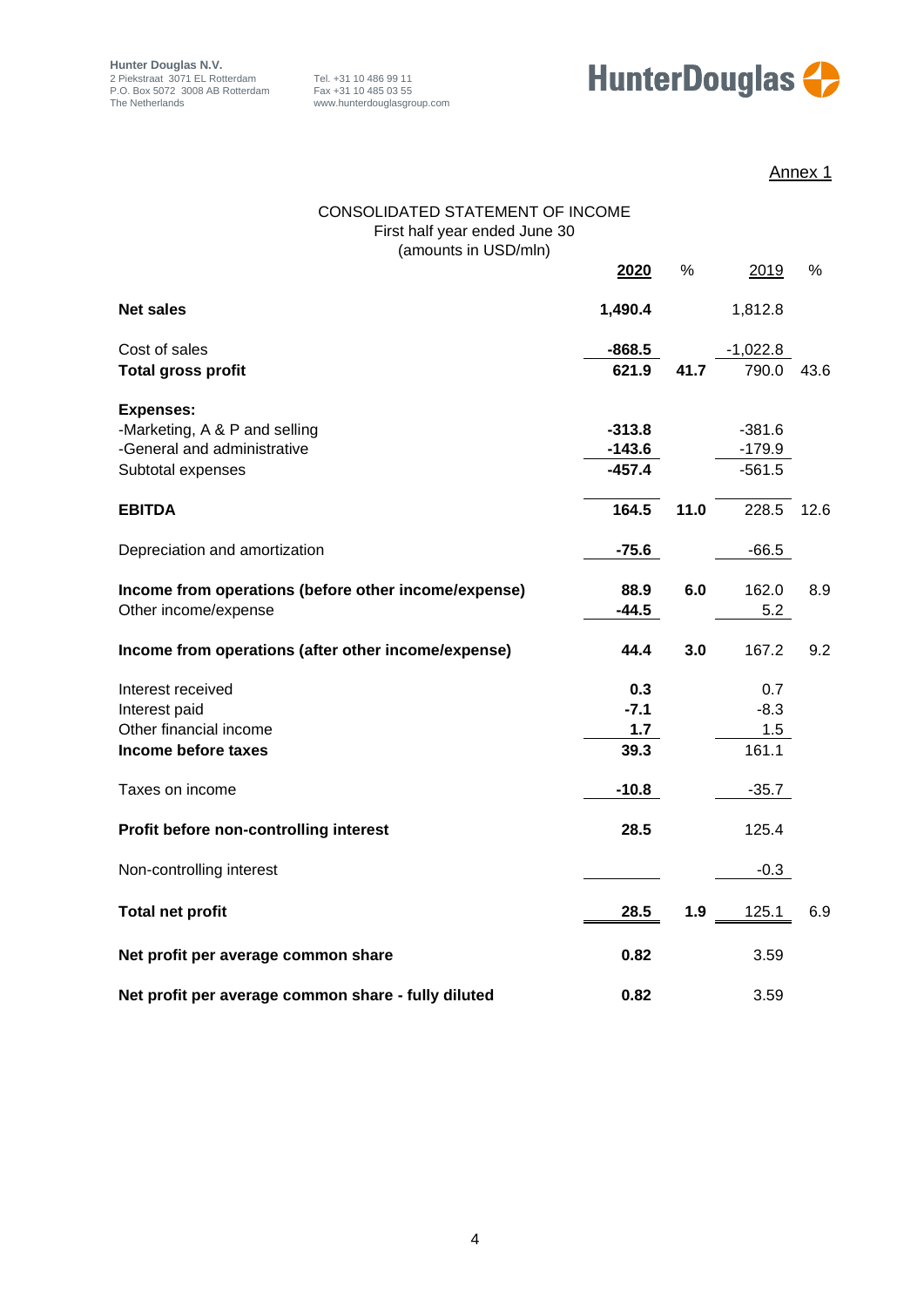

# Annex 2

### CONSOLIDATED STATEMENT OF INCOME Q2 ended June 30 (amounts in USD/mln)

|                                                      | 2020     | %      | 2019     | %    |
|------------------------------------------------------|----------|--------|----------|------|
| <b>Net sales</b>                                     | 688.2    |        | 989.7    |      |
| Cost of sales                                        | $-407.3$ |        | $-550.1$ |      |
| <b>Total gross profit</b>                            | 280.9    | 40.8   | 439.6    | 44.4 |
| <b>Expenses:</b>                                     |          |        |          |      |
| -Marketing, A & P and selling                        | $-134.7$ |        | $-197.0$ |      |
| -General and administrative                          | $-69.8$  |        | $-94.0$  |      |
| Subtotal expenses                                    | $-204.5$ |        | $-291.0$ |      |
| <b>EBITDA</b>                                        | 76.4     | 11.1   | 148.6    | 15.0 |
| Depreciation and amortization                        | $-37.1$  |        | $-30.2$  |      |
| Income from operations (before other income/expense) | 39.3     | 5.7    | 118.4    | 12.0 |
| Other income/expense                                 | $-44.5$  |        | 2.3      |      |
| Income from operations (after other income/expense)  | $-5.2$   | $-0.8$ | 120.7    | 12.2 |
| Interest received                                    | 0.1      |        | 0.4      |      |
| Interest paid                                        | $-4.6$   |        | $-3.7$   |      |
| Other financial income                               | 0.6      |        | $-0.3$   |      |
| Income before taxes                                  | $-9.1$   |        | 117.1    |      |
| Taxes on income                                      | $-1.0$   |        | $-27.8$  |      |
| Profit before non-controlling interest               | $-10.1$  |        | 89.3     |      |
| Non-controlling interest                             |          |        | $-0.2$   |      |
| <b>Total net profit</b>                              | $-10.1$  | $-1.5$ | 89.1     | 9.0  |
| Net profit per average common share                  | $-0.29$  |        | 2.56     |      |
| Net profit per average common share - fully diluted  | $-0.29$  |        | 2.56     |      |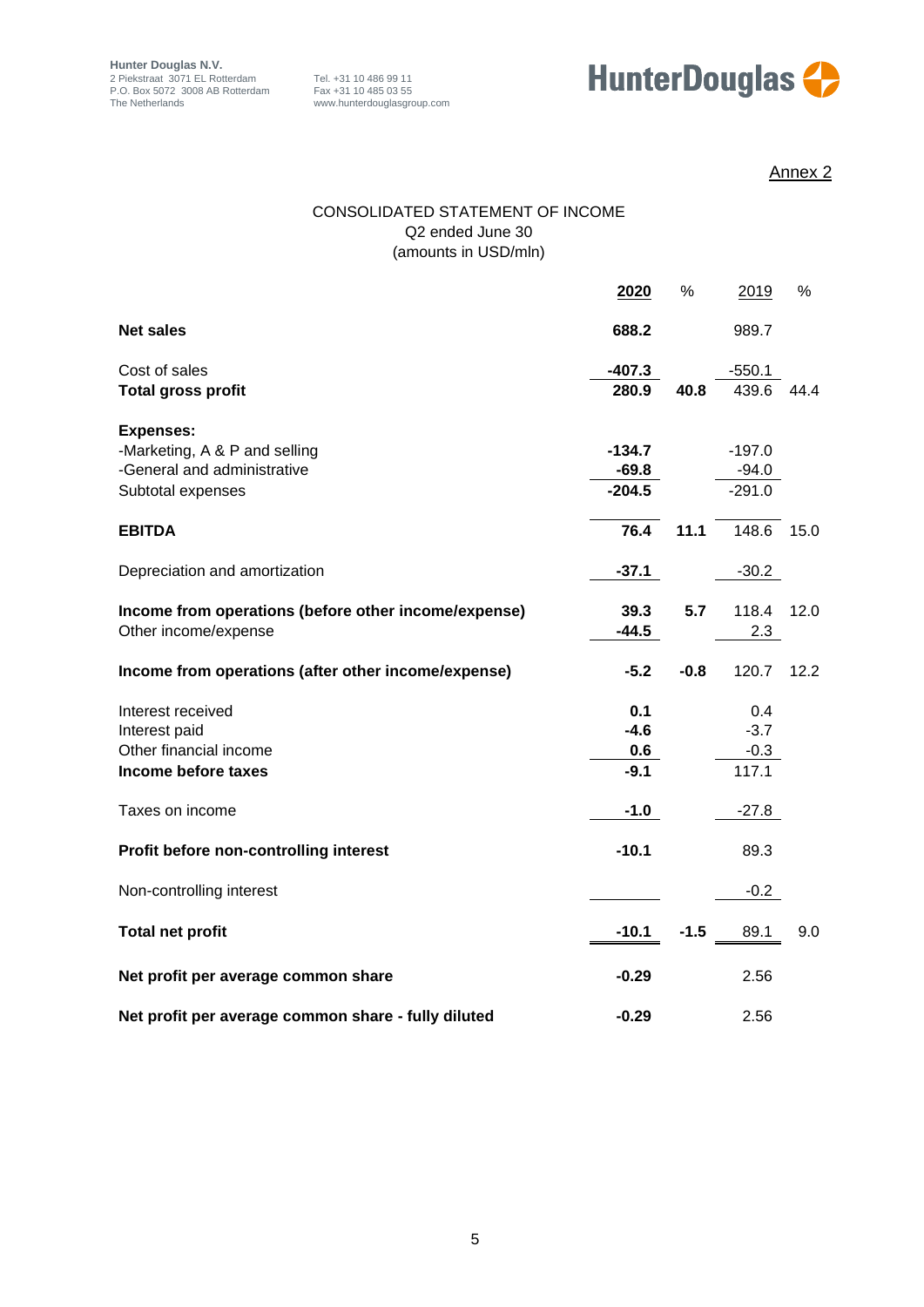



Annex 3

### CONSOLIDATED BALANCE SHEET As per June 30 (amounts in USD/mln)

| <b>ASSETS</b><br><b>Fixed assets</b><br>Intangible fixed assets<br>1,359.5<br>1,150.9 |         |
|---------------------------------------------------------------------------------------|---------|
|                                                                                       |         |
|                                                                                       |         |
|                                                                                       |         |
| Tangible fixed assets<br>480.7<br>517.0                                               |         |
| Right-of-use tangible fixed assets<br>110.2<br>109.2                                  |         |
| Other financial non-current assets<br>204.4<br>220.6                                  |         |
| <b>Total fixed assets</b><br>2,154.8                                                  | 1,997.7 |
| <b>Current assets</b>                                                                 |         |
| 621.2<br>Inventories<br>807.8                                                         |         |
| Accounts receivable                                                                   |         |
| 400.5<br>-Trade<br>528.2                                                              |         |
| -Other<br>177.9<br>188.4                                                              |         |
| Investment portfolio                                                                  |         |
| 38.1<br>38.6<br>Cash and other short-term deposits                                    |         |
| <b>Total current assets</b><br>1,237.7                                                | 1,563.0 |
| 3,392.5                                                                               | 3,560.7 |
| <b>SHAREHOLDERS' EQUITY AND LIABILITIES</b>                                           |         |
| <b>Shareholders' equity</b>                                                           |         |
| 9.4<br>Capital stock<br>9.5                                                           |         |
| 167.3<br>80.5<br>Additional paid-in capital                                           |         |
| Retained earnings<br>1,590.5<br>1,461.7                                               |         |
| 1,767.2<br>1,551.7<br><b>Total shareholders' equity</b>                               |         |
| Non-controlling interest<br>0.1<br>9.4                                                |         |
| 1,767.3<br><b>Total Group equity</b>                                                  | 1,561.1 |
| <b>Non-current liabilities</b>                                                        |         |
| 490.2<br>763.0<br>Interest-bearing loans and borrowings                               |         |
| Lease liabilities<br>83.8<br>74.8                                                     |         |
| 9.3<br>Preferred shares<br>9.4                                                        |         |
| 246.2<br>251.8<br>Provisions                                                          |         |
| 43.3<br>Deferred income tax liabilities<br>24.8                                       |         |
| <b>Total non-current liabilities</b><br>872.8                                         | 1,123.8 |
| <b>Current liabilities</b>                                                            |         |
| Trade and other payables<br>693.8<br>759.0                                            |         |
| Lease liabilities<br>36.7<br>34.4                                                     |         |
| 82.4<br>Interest-bearing loans and borrowings<br>21.9                                 |         |
|                                                                                       | 875.8   |
| <b>Total current liabilities</b><br>752.4                                             |         |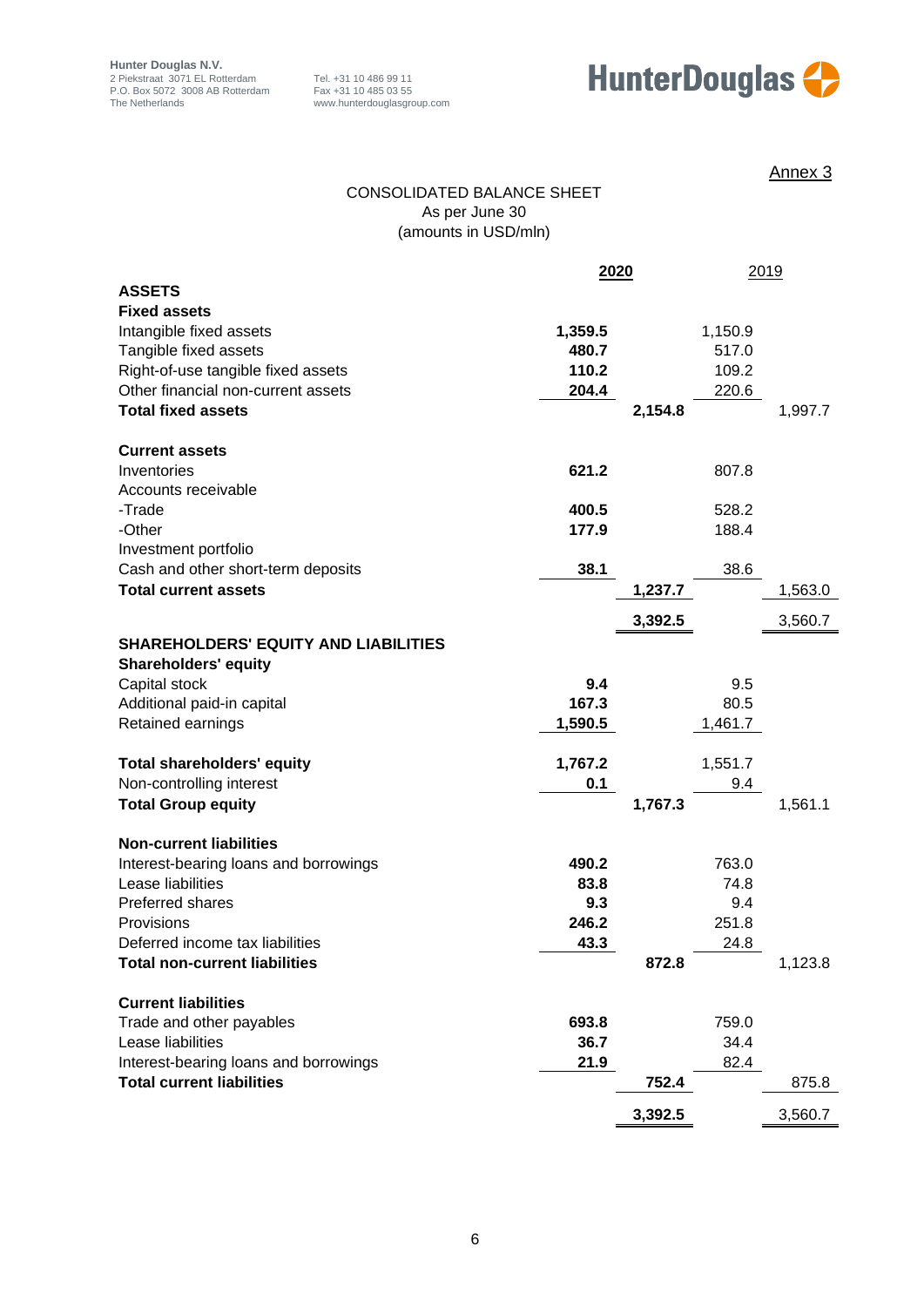



|                                                                         |               | Annex 4       |
|-------------------------------------------------------------------------|---------------|---------------|
| CONSOLIDATED CASH FLOW STATEMENT                                        |               |               |
| First half year ended June 30                                           |               |               |
| (amounts in USD/mln)                                                    |               |               |
|                                                                         | 2020          | 2019          |
|                                                                         |               |               |
| Net profit from continuing operations                                   | 28.5          | 119.9         |
| Net profit from discontinued operations                                 |               | 5.2           |
| <b>Adjustments for:</b>                                                 |               |               |
| Depreciation tangible fixed assets                                      | 42.6          | 40.4          |
| Depreciation right-of-use tangible fixed assets                         | 21.6          | 15.4          |
| Amortization patents & trademarks                                       | 11.4          | 9.3           |
| Decrease provisions                                                     | $-30.8$       | $-1.0$        |
| Other non-cash items                                                    | $-12.0$       | $-7.5$        |
| Operating cash flow before working capital changes                      | 61.3          | 181.7         |
| <b>Changes in working capital:</b>                                      |               |               |
| -(increase) decrease trade and other receivables and prepayments        | $-30.9$       | 25.3          |
| -increase inventories                                                   | $-16.7$       | $-17.4$       |
| -increase (decrease) trade and other payables                           | 46.1          | $-55.3$       |
| <b>Operating cash flow</b>                                              | 59.8          | 134.3         |
| Dividend paid                                                           |               | $-78.8$       |
| Net cash from operations                                                | 59.8          | 55.5          |
|                                                                         |               |               |
| Cash flow from investing activities                                     |               |               |
| Investments in subsidiaries, net of cash acquired                       |               | $-61.7$       |
| Investments in tangible fixed assets                                    | $-31.6$       | $-53.6$       |
| Divestments tangible fixed assets                                       | 8.3<br>$-0.1$ | 5.7<br>$-1.4$ |
| Investments in intangible fixed assets<br>Decrease investment portfolio |               | 0.5           |
| Increase other financial non-current assets                             | -4.4          | $-2.3$        |
| Net cash from investing activities                                      | $-27.8$       | $-112.8$      |
|                                                                         |               |               |
| <b>Cash flow from financing activities</b>                              |               |               |
| (Decrease) increase interest-bearing loans and borrowings               | $-11.1$       | 83.9          |
| Payment of lease liabilities                                            | $-20.3$       | $-19.0$       |
| Net cash from financing activities                                      | $-31.4$       | 64.9          |
|                                                                         |               |               |
| Net increase in cash and cash equivalents                               | 0.6           | 7.6           |
|                                                                         |               |               |
| Change in cash and cash equivalents                                     |               |               |
| <b>Balance at 1 January</b>                                             | 39.3          | 31.1          |
| Net increase in cash and cash equivalents                               | 0.6           | 7.6           |
| Exchange difference cash and cash equivalents                           | $-1.8$        | $-0.1$        |
| <b>Balance at 30 June</b>                                               | 38.1          | 38.6          |
|                                                                         |               |               |